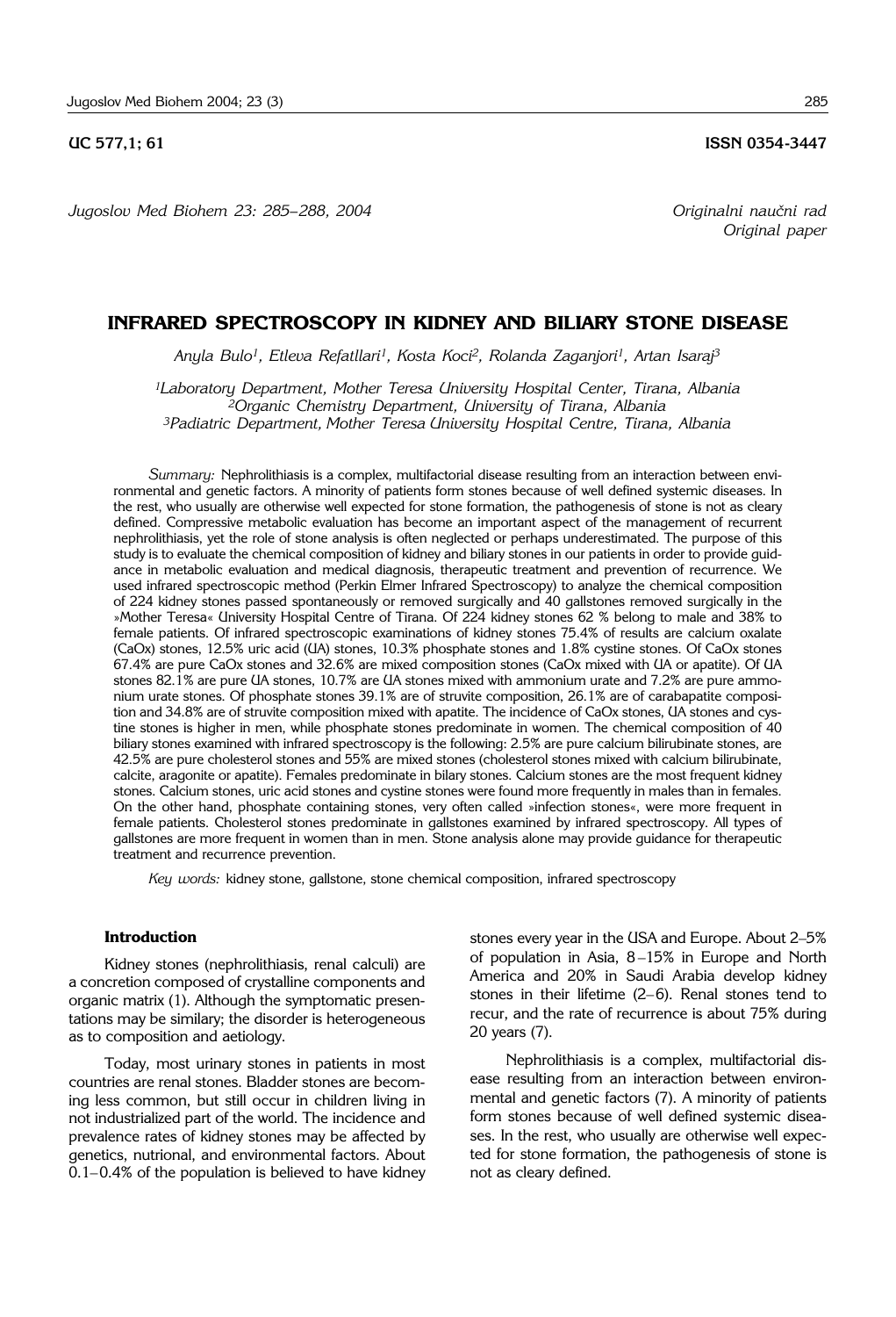A specific diagnosis for every patients with kidney stones, may give very important information about the stone-formation mechanism and the pharmaceutical manner to prevent recurrent stone formation  $(8-10)$ . One of the most important elements which elucidate the stone formation mechanism are stone chemical composition analyses.

### **Material and Methods**

We analyzed 224 kidney stones passed spontaneously or removed surgically from stone patients in the Urologic Surgery Service and 40 gallstones removed surgically in the General Surgery Service of Mother Teresa University Hospital Centre, of Tirana. Of 224 kidney stone patients, 85 are females and 139 males. Among gallstone patients there was a high prevalence of females (33 vs. 7).

The chemical composition of kidney and gallstones were determined by infrared spectroscopic (Perkin Elmer Infrared Spectroscopy) method using the potassium bromide technique. A 1–2 mg specimen is generally sufficient to obtain a good spectrum. If necessary this quantity can be reduced. Infrared spectroscopy is a physical method based on the property of atom groups, according their nature and their environment, to absorb infrared radiations of different wavelengths. The molecular composition and the crystal lattice influence the absorption and lead to a characteristic spectrum. Infrared spectroscopy is a very convenient for analysis of kidney and gallstones because the equipment is not expensive, the time required for analysis is short (10–15 minutes), a small amount of sample is required, and many components (five, six and even seven) may be detected in a single spectrum.

#### **Results**

The prevalence of kidney stones in our stone patients resulted in the finding that male patients predominate (62% vs. 38%). The composition of 224 kidney stones is as follows: The most frequent type was calcium containing stones (75.4%), followed by uric acid stones (12.5%), phosphate stones (10.3%), and cystine stones (1.8%).

The incidence of calcium containing stone, uric acid stone and cystine stone was higher in man, while phosphate stones predominated in women. Pure calcium oxalate stones (67.5%) were the most frequent calcium containing stones, followed by calcium oxalate mixed with apatite (21.9%) and calcium oxalate mixed with uric acid (10.7%). All types of calcium containing kidney stones were found more frequently in males than in females.

Calcium oxalate monohydrate stones (60.5%) were the most frequent pure calcium containing kidney stones. This fact suggests that hyperoxaluria is particularly frequent in our stone patients.

Uric acid dihydrate stones (42.9%) were the most frequent uric acid stones. Male sex predominated in all types of uric acid containing kidney stones.

Struvite stones were the most frequent phosphate stones (39.1%), followed by struvite mixed with carbapatite stones (34.8%) and carbapatite stones (26.1%). All kinds of phosphate stones, usually named »infectious« stone, were more often found in females than in males.

A high prevalence of studding gallstones we evidence in females (82 % vs. 18 %). The most frequent type were mixed stones (cholesterol containing stones mixed with calcium bilirubinate, calcite, aragonite or apatite), followed by cholesterol stones and calcium bilirubinate stones.

## **Discussion**

Today the need of studying the chemical composition of kidney and gallstones passed spontaneously or removed surgically, is necessary more and more. The data completed with a laboratory evaluation of metabolic disturbance for every stone patients may clarify the nature of stone aetiopathology, and will provide guidance for therapeutic treatment and prevention of recurrence.

Nowadays, different laboratories use chemical or physical methods in analyzing kidney and gallstone chemical compositions. But chemical methods sometimes give false-positive or false-negative results, have not the same sensitivity to all reactions, give no information about crystalline forms, require large quantities of samples and can not detect rare drug-induced or metabolic lithiasis (stone composed of triamterene, silica, xanthine, 2,8-dihydroxy-adenine). Physical methods are more interesting because they are more selective and sensitive, providing sufficient data on the structure and chemical composition of the stone  $(11-13)$ .

Infrared spectroscopy, a physical method used by us in the evaluation of 224 kidney and 40 gallstones chemical composition, is a very convenient method because the time required for any analysis is short  $(10-15 \text{ minutes})$ ; small sample is required  $(1-2 \text{ mg})$ and numerous samplings can be made; amorphous, protein, oily, or viscous compounds give a specific spectrum; many components can be detected in a single spectrum; can detect rare type of lithiasis (11).

Calcium containing stones (75.4%) predominate among kidney stones, that we analyzed. Males were more affected by calcic, uric and cystine stones, while phosphate stones predominate in females. The data correspond with other studies which report the calcium containing stones more frequently among kidney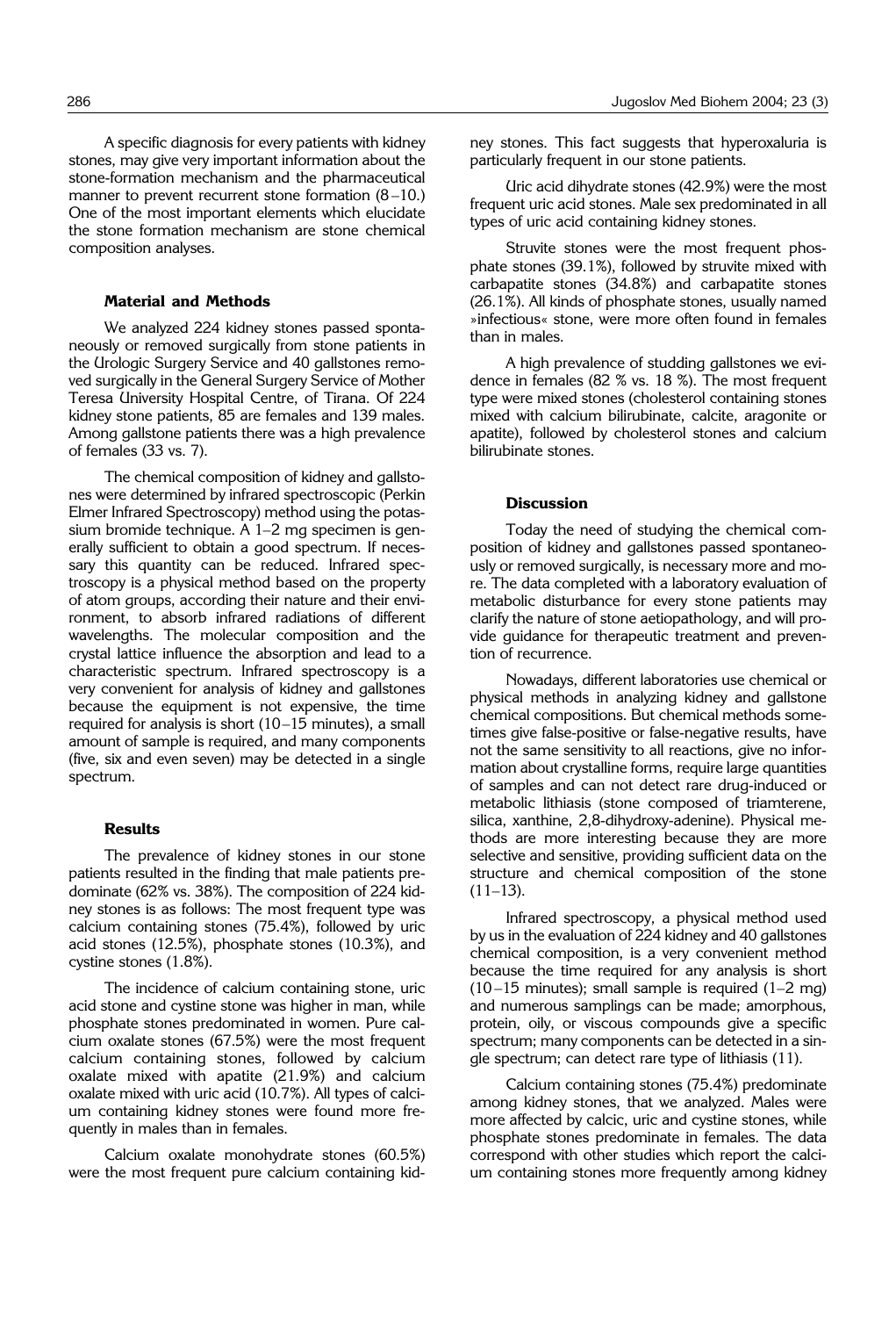stones  $(14-16)$ . The reason, why male sex is more affected by calcic and uric stones, may be in risk factors like hypercalciuria and hyperuricuria which prefer male sex and have a very important role in initial crystallization, crystal aggregation. Infection of the urinary tract, which is more common in women plays a crucial role in phosphate stone formation.

A high prevalence of calcium and uric acid containing stones in our patients (generally metabolic disorder stones) elucidate the idea that compositional stone analysis should be an integral part of metabolic evaluation of patients with nephrolithiasis.

A high frequency of calcium oxalate monohydrate calculi in our patients, suggest that hyperoxaluria is particularly frequent and may be one of the important cause of calcium oxalate stone formation.

There is a high frequency of cystine stones (1.8%) compared with other studies in the world. This may be as a consequence of limited number of kidney stones studied by us.

A high prevalence of mixed gallstones (cholesterol stones mixed with calcium bilirubinate, calcite, aragonite or apatite) among our patients elucidates the idea that gallstones due to infection rather than supersaturation (17–20) are present in our study. Of course the limited number of cases needs to be increased.

## **Conclusion**

Every kidney and gallstone that is surgically removed or spontaneously expulsed must be analyzed with appropriate techniques for early detection of any lithogenic factors. If such factors are not detected and eliminated renal function can be impaired.

Infrared spectroscopy may be one routine analyses procedure, which can be used in no specialized laboratories, providing enough precise and reliable data on the composition of the stones. These accurate conclusions may provide guidance for therapeutic treatment and recurrence prevention.

# INFRACRVENA SPEKTROSKOPIJA KAMENACA KOD BUBREŽNOG I BILIJARNOG OBOLJENJA

*Anyla Bulo1, Etleva Refatllari1, Kosta Koci2, Rolanda Zaganjori1, Artan Isaraj <sup>3</sup>*

*1Laboratory Department, Mother Teresa University Hospital Center, Tirana, Albania 2Organic Chemistry Department, University of Tirana, Albania 3Padiatric Department, Mother Teresa University Hospital Centre, Tirana, Albania*

Kratak sadržaj: Nefrolitijaza je kompleksno, multifaktorijalno oboljenje koje je posledica interakcije između spoljašnjih i genetskih faktora. Kod jednog broja pacijenta formiraju se kamenci usled dobro poznatih sistemskih oboljenja. Kod ostalih, patogeneza formiranja kamenaca nije jasno definisana. Iz ovog razloga sveobuhvatno ispitivanje nefrolitijaze, mada u priličnoj meri potcenjeno, je veoma značajno. Svrha ovog rada je bila da se ispita hemijski sastav bubrežnih i bilijarnih kamenaca radi metaboličke evalucije i medicinske dijagnoze, terapeutskog tretmana i sprečavanja ponovne pojave. Korišćena je infracrvena spektroskopija za analizu hemijskog sastava 224 bubrežna kamenca koji su spontano izbačeni ili uklonjeni hirurški i 40 žučnih kamenaca uklonjenih hirurškim putem u Univerzitetskoj bolnici Majka Tereza u Tirani. Od 224 bubrežna kamenca, 62% je pripadalo muškarcima a 38% `enama. Infracervena spektroskopija je pokazala da je 75,4% kamenaca bilo kalcijum oksalatnih, 12,5% uratnih, 10,3% fosfatnih i 1,8% cistinskih. U daljem ispitivanju pokazan je njihov detaljniji sastav. Incidenca kalcijum-oksalatnih, uratnih i cistinskih kamenaca bila je češća kod muškaraca, dok su se fosfatni kamenci pretežno javljali kod žena. Utvrđeno je da je sastav bilirajnih kamenaca bio 2,5% čisto kalcijum bilirubinatnih, 42,5% čisto holesterolskih i 55% je bilo me{ovitih (holesterolski kamenci sa kalcijum bilirubinatom, kalcitom, aragonitom ili apatitom). Žene su pretežno imale bilijarne kamence. Utvrđeno je da su kalcijum kamenci najčešći bubrežni kamenci, a kalcijumovi kamenci, uratni i cistinski su češće bili zastupljeni kod muškaraca nego kod žena. S druge strane, fosfatni kamenci, koji se često označavaju kao »kamenci infekcije« bili su češći kod žena. Holesterolski kamenci su bili predominantni kod žučnih kamenaca; svi nađeni tipovi bili su češći kod žena nego kod muškaraca. U zaključku se može reći da analiza kamenaca može da obezbedi terapeutski tretman i pravovaljanju prevenciju kod ovakvih pacijenata.

Ključne reči: bubrežni kamen, žučni kamen, hemijski sastav kamenaca, infracrvena spektroskopija